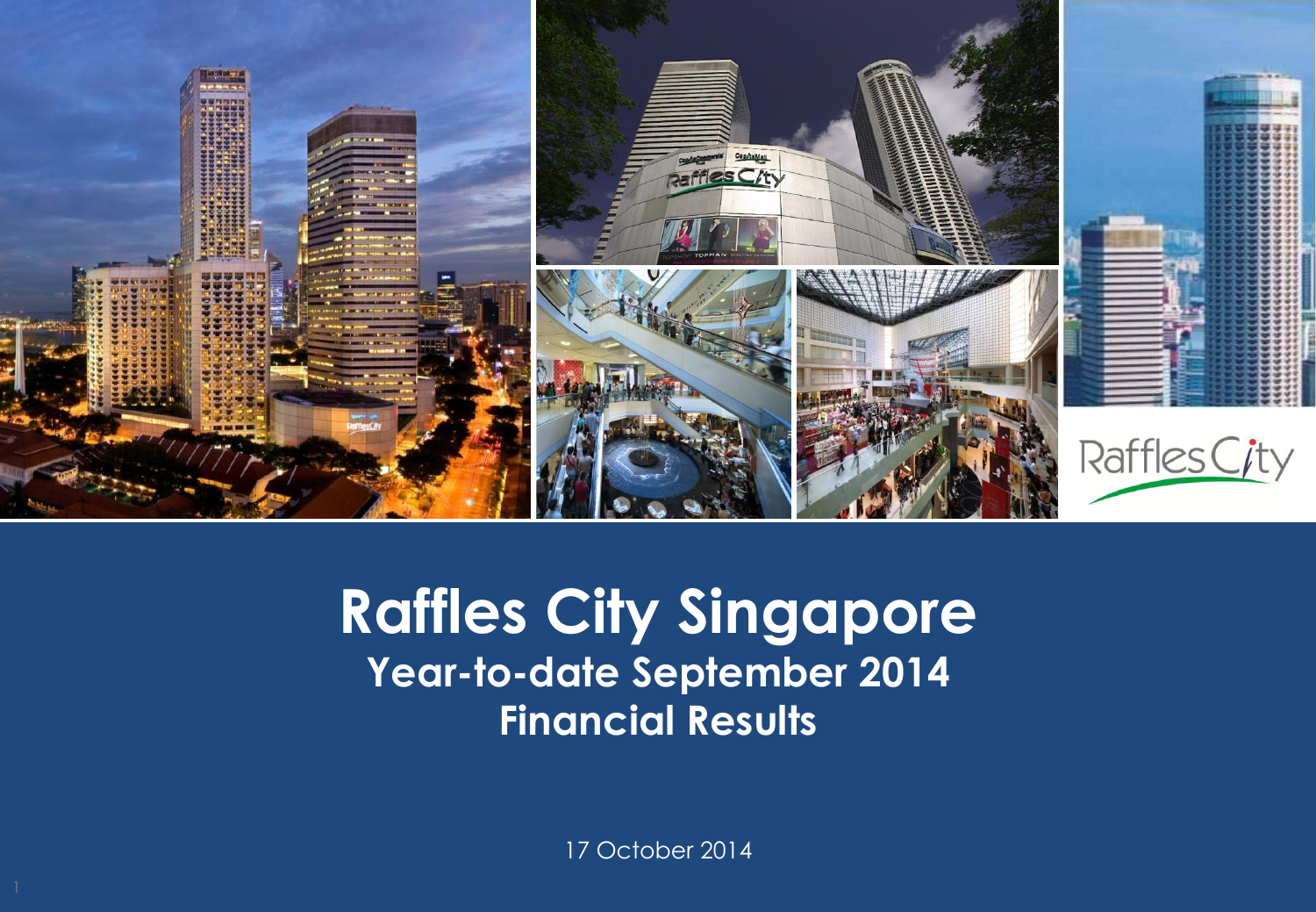### **Important Notice**

**Raffles City Singapore is jointly owned by CapitaCommercial Trust (CCT) and CapitaMall Trust (CMT) through RCS Trust, and jointly managed by CapitaCommercial Trust Management Limited (CCTML) and CapitaMall Trust Management Limited (CMTML). CCT has 60.0% interest and CMT has 40.0% interest in RCS Trust. This presentation shall be read in conjunction with the respective 2014 Third Quarter Unaudited Financial Statement Announcements released for CCT and CMT.**

This presentation may contain forward-looking statements. These forward-looking statements involve known and unknown risks, uncertainties and other factors that may cause the actual results, performance or achievements to be materially different from any future results, performance or achievements expressed or implied by the forward-looking statements. Forward-looking statements involve inherent risks and uncertainties. A number of factors could cause the actual results or outcomes to differ materially from those expressed in any forward-looking statement. Representative examples of these factors include (without limitation) general industry and economic conditions, interest rate trends, cost of capital and capital availability, competition from other developments or companies, shifts in expected levels of occupancy rate, property rental income, charge out collections, changes in operating expenses (including employee wages, benefits and training costs), governmental and public policy changes and the continued availability of financing in the amounts and the terms necessary to support future business. You are cautioned not to place undue reliance on these forward-looking statements, which are based on the current view of management on future events.

This presentation is for information only. No representation or warranty expressed or implied is made as to, and no reliance should be placed on, the fairness, accuracy, completeness or correctness of the information or opinions contained in this presentation. Neither CCTML or CMTML or any of their affiliates, advisers or representatives shall have any liability whatsoever (in negligence or otherwise) for any loss howsoever arising, whether directly or indirectly, from any use, reliance or distribution of this presentation or its contents or otherwise arising in connection with this presentation.

This presentation also does not constitute an invitation or offer to acquire, purchase or subscribe for units in CCT and/or CMT.



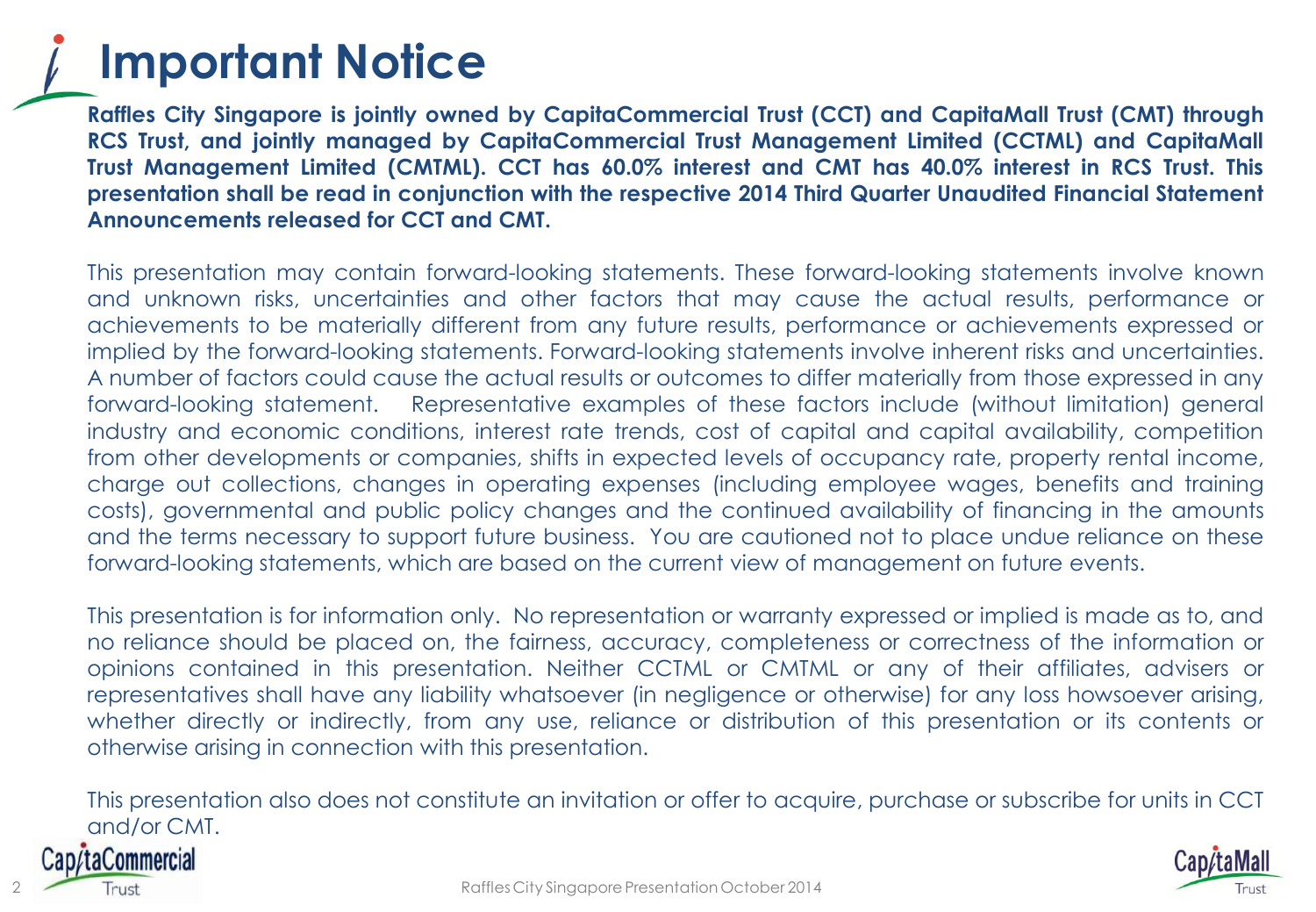### **Performance of RCS Trust – YTD Sep 2014**

|                      | <b>CCT's 60% Interest</b>        |                                                |                 |       | <b>RCS Trust</b><br>100%  |
|----------------------|----------------------------------|------------------------------------------------|-----------------|-------|---------------------------|
|                      | <b>YTD</b>                       | <b>YTD</b><br><b>Sep 2013</b><br><b>SS'000</b> | <b>Variance</b> |       | <b>YTD</b>                |
|                      | <b>Sep 2014</b><br><b>SS'000</b> |                                                | <b>SS'000</b>   | $\%$  | <b>Sep 2014</b><br>SS'000 |
| <b>Gross Revenue</b> | 104,065                          | 101,291                                        | 2,774           | 2.7   | 173,441                   |
| - Office             | 17,041                           | 16,775                                         | 266             | 1.6   | 28,401                    |
| - Retail             | 45,285                           | 44,269                                         | 1,016           | 2.3   | 75,475                    |
| - Hotel              | 37,909                           | 36,346                                         | 1,563           | 4.3   | 63,182                    |
| - Others             | 3,830                            | 3,901                                          | $(71)^{(1)}$    | (1.8) | 6,383                     |

| Net Property Income | 76,456 | 74,530 | 1.926 |  | 127,426 |
|---------------------|--------|--------|-------|--|---------|
|---------------------|--------|--------|-------|--|---------|

(1) Lower cost recovery from a tenant.



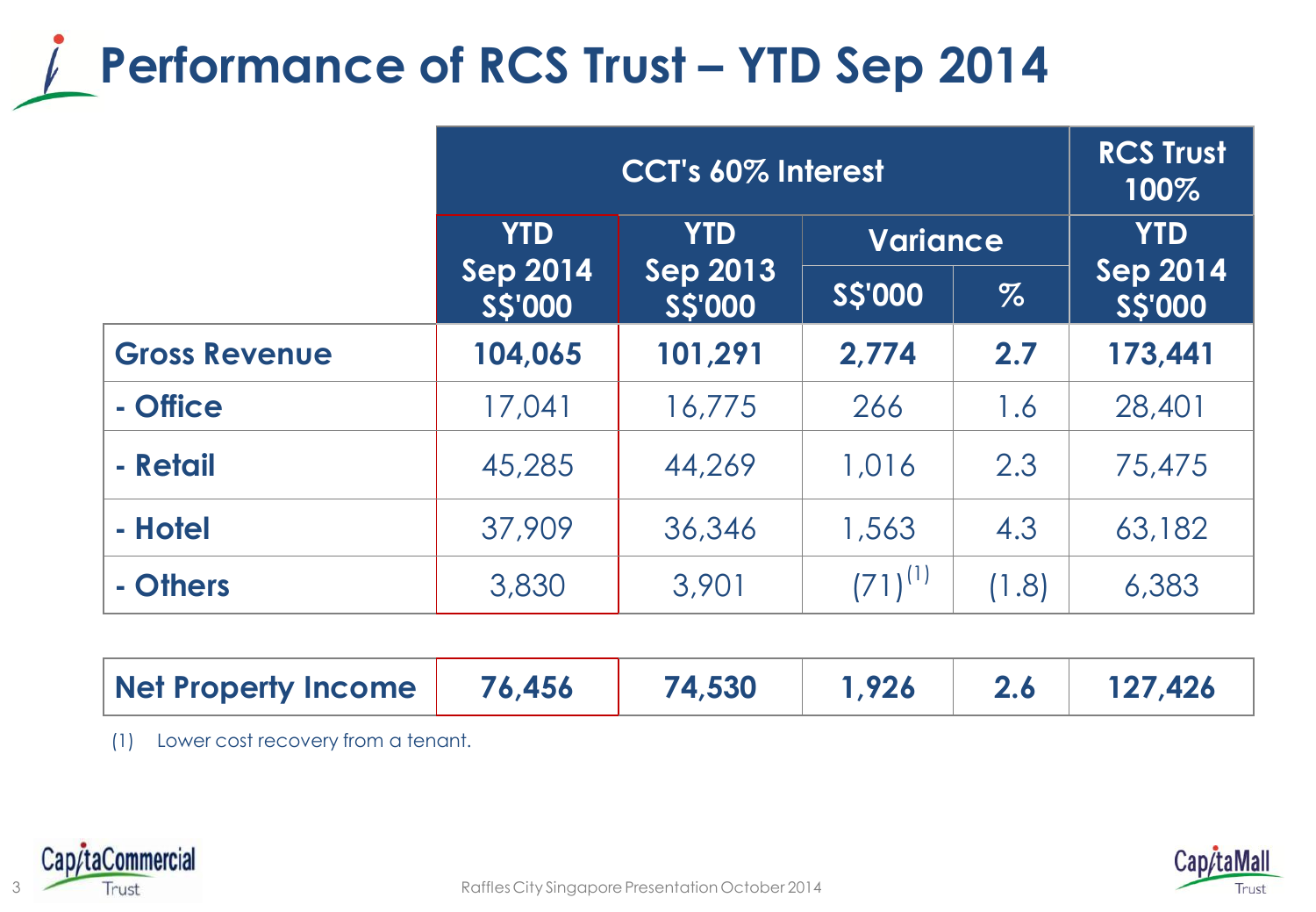## **RCS Trust – Financial Ratios**

|                         | $\vert$ As at 30 September 2014 $\vert$ |
|-------------------------|-----------------------------------------|
| Net Debt / Total Assets | 32.9%                                   |

|                                               | <b>3Q 2014</b> |
|-----------------------------------------------|----------------|
| Net Operating Profit / CMBS Debt Service (1)  | 6.05x          |
| Net Operating Profit / Total Debt Service (2) | 4.80x          |

#### Notes:

(1) NOP / CMBS debt service – (Net property income less other borrowing cost and trust expenses) / (CMBS interest expense)

(2) NOP / Total debt service – (Net property income less other borrowing cost and trust expenses) / (CMBS and bank loan interest expenses)



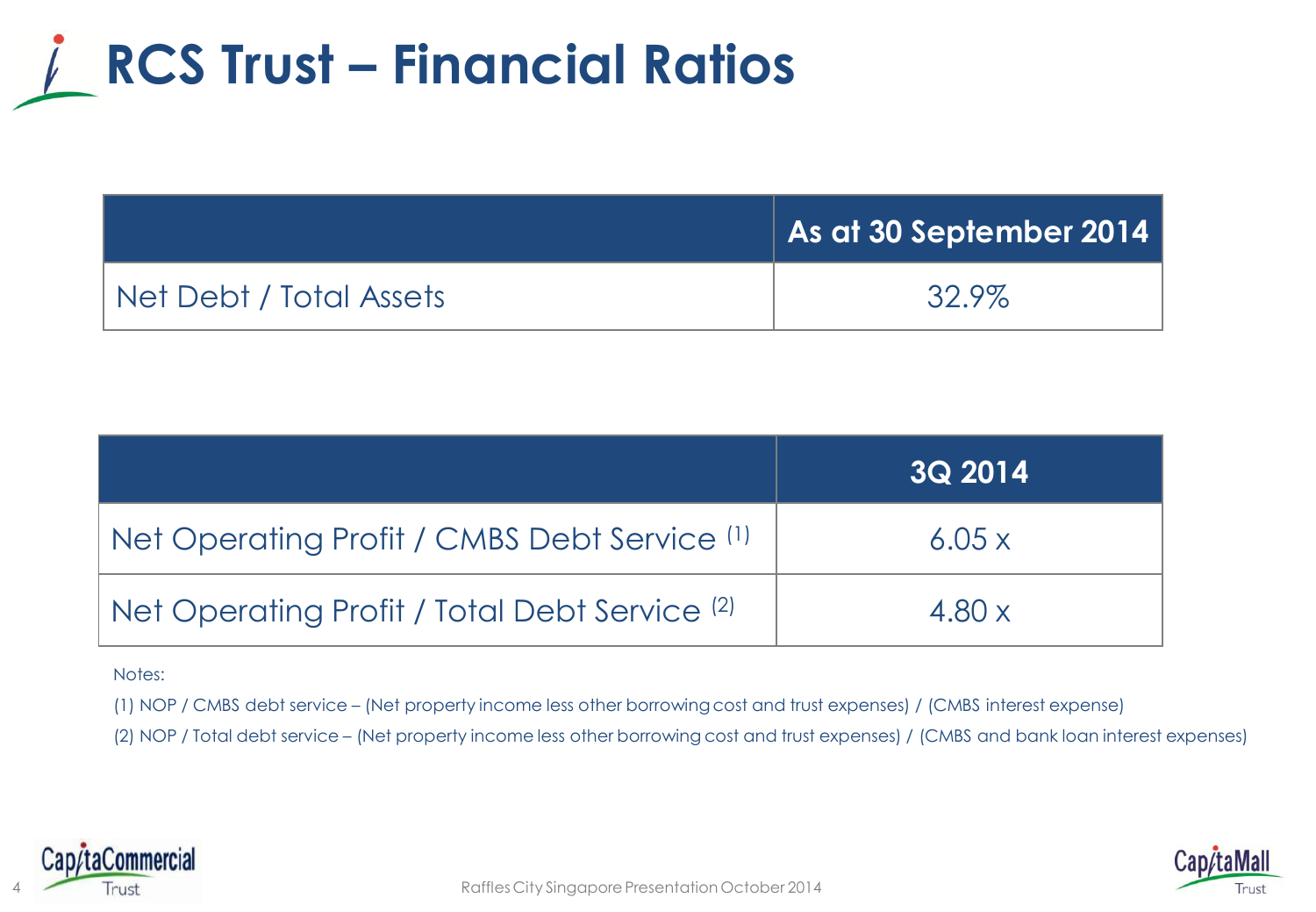### **Lease Expiry Profile – Raffles City Tower (Office)**

**Leases up for Renewal as a % of Gross Rental Income as at 30 September 2014**



| <b>Weighted Average Expiry by Gross Rental Income</b> | 2.1 Years |
|-------------------------------------------------------|-----------|
|                                                       |           |



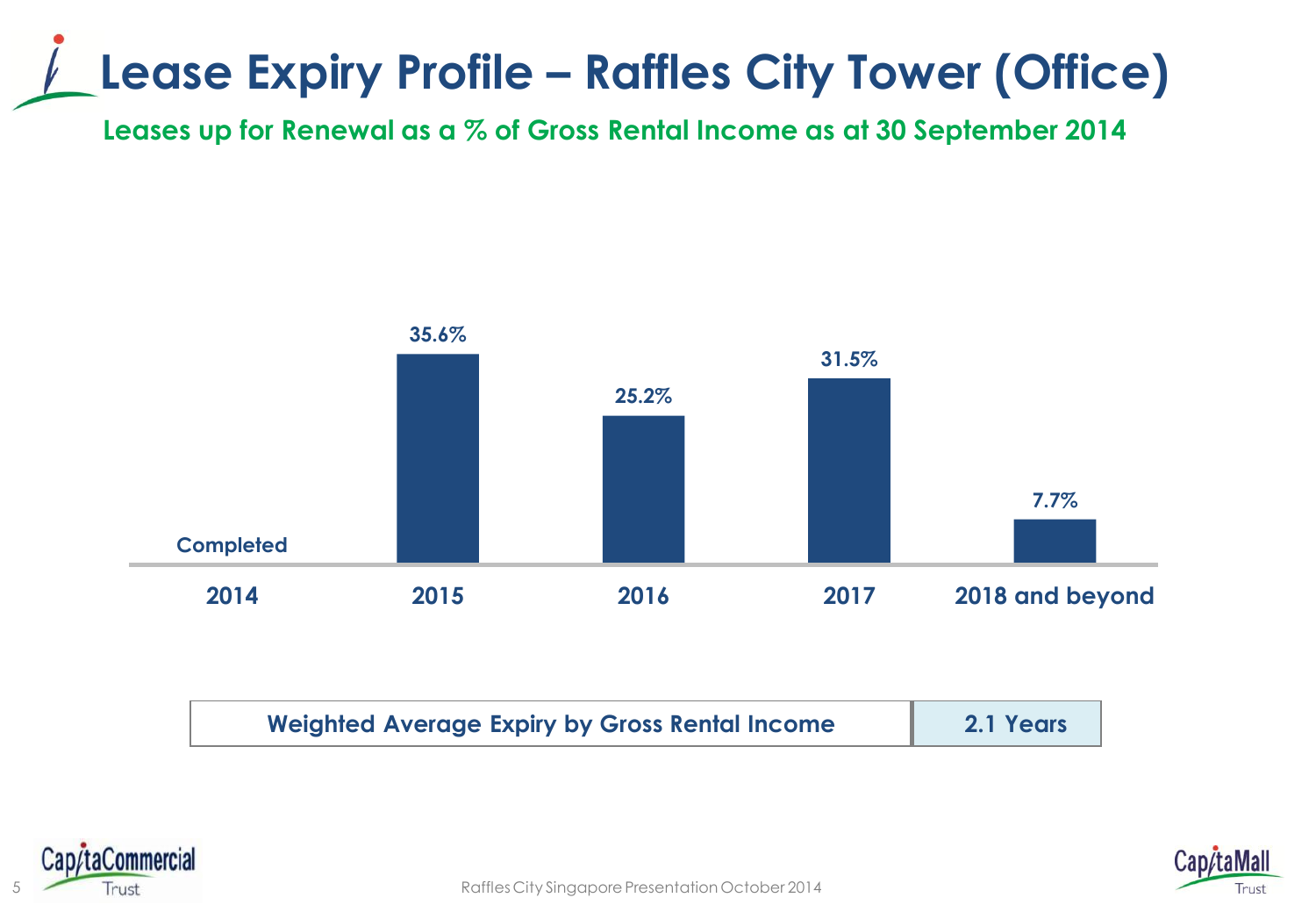### **Lease Expiry Profile – Raffles City Shopping Centre**

**Leases up for Renewal as a % of Gross Rental Income as at 30 September 2014**